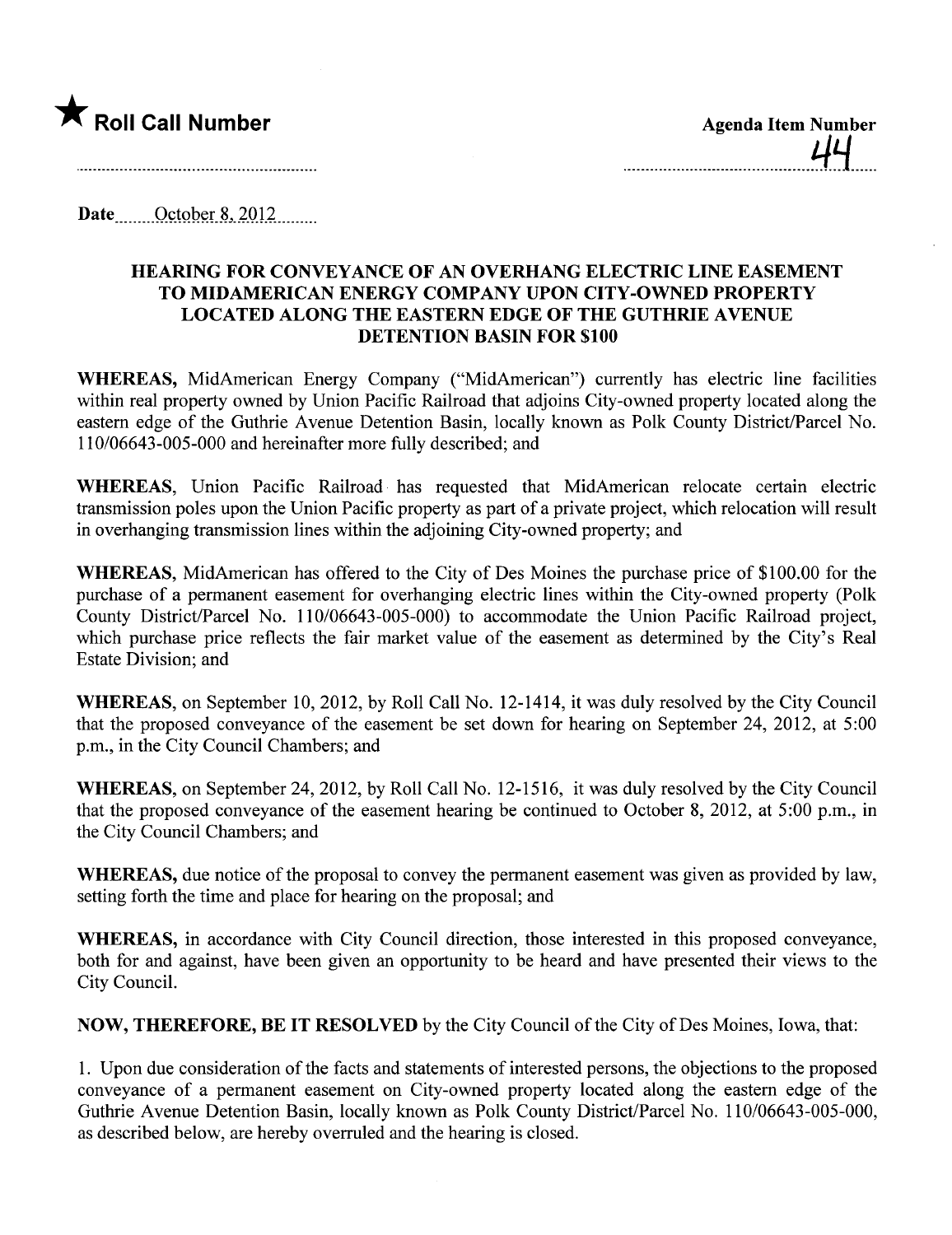

Date \_\_\_\_\_\_ October 8, 2012

2. The public would not be inconvenienced by reason of the conveyance of a permanent overhang electric line easement on City-owned property located along the eastern edge of the Guthrie Avenue Detention Basin, locally known as Polk County District/Parcel No. 110/06643-005-000, more specifically described as follows:

A tract of land in the SE 1/4, SE 1/4 of Section 25, T-79N, R-24W of the 5th P.M., City of Des Moines, Polk County, Iowa being more particularly described as follows:

Commencing as a point of reference at the intersection of the North right-of-way line of Guthrie Avenue and the West right-of-way line of the Union Pacific Railroad in said SE 1/4, SE 1/4; thence N00°26'08"W, 312.91 feet along said west railroad right-of-way line to a point of curvature; thence northerly along a curve to the right having a radius of 623.11, a chord bearing of N06°53'41"E, an arc length of 159.70 feet along said railroad right-of-way line to a point of tangency; thence N14°09'25"E, 67.13 feet along said railroad right-of-way line to the point of beginning; thence S89°51'46"W, 11.58 feet to a point; thence N12°39'27"E, 610.28 feet to a point on said west railroad right-of-way line; thence S00°34'08"E, 31.54 feet along said railroad right-of-way line to a point; thence S06°25'43"W, 103.11 feet along said railroad right-of-way line to a point; thence S11°38'46"W, 102.90 feet along said railroad right-of-way line to a point; thence S14°02'00"W, 371.75 feet along said railroad right-of-way line to the point of beginning. Said easement contains 0.213 acres, more or less.

3. That the conveyance of the above-described permanent overhang electric line easement to MidAmerican Energy Company for \$100 be and is hereby approved.

4. Subject to final approval as to easement form by the Legal Department, the Mayor is authorized and directed to sign the easement for the conveyance identified above, and the City Clerk is authorized and directed to attest to the Mayor's signature.

5. The City Clerk is authorized and directed to forward the original of the easement, together with a certified copy of this resolution and of the affidavit of publication of the notice of this hearing, to the Real Estate Division of the Engineering Deparment for the purpose of causing the documents to be recorded.

6. The Real Estate Division Manager is authorized and directed to forward the original of the easement, together with a certified copy of this resolution and of the affidavit of publication of the notice of this hearing, to the Polk County Recorder's Office for the purpose of causing these documents to be recorded.

7. Upon receipt of the recorded documents back from the Polk County Recorder, the Real Estate Division Manager shall mail the original of the easement and copies of the other documents to the grantee.

8. The proceeds from the sale of this property shall be deposited into the following account: Property Maintenance Endowment Fund, SP767, ENG980500.